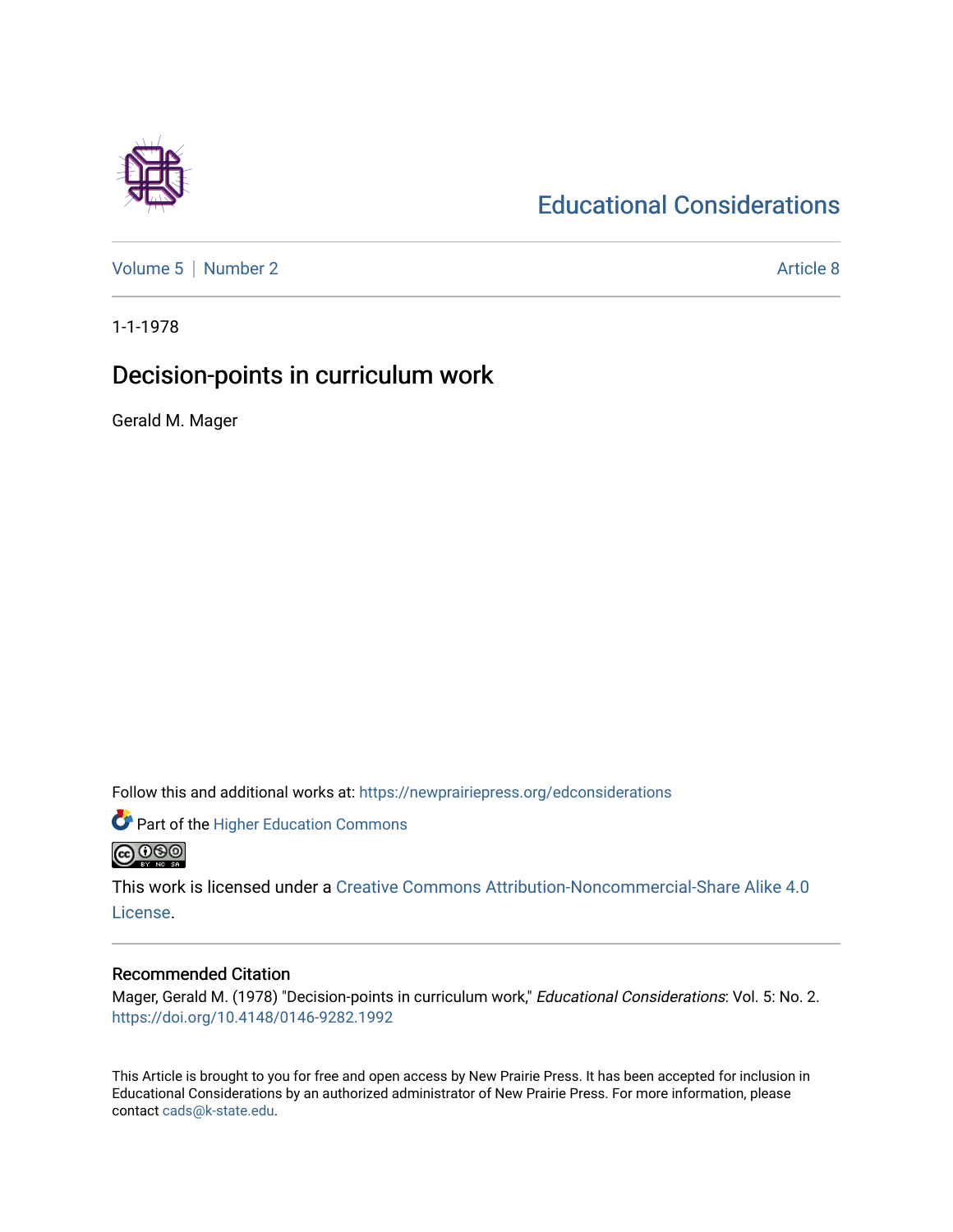The framework of this paper is intended to make the decision points of curriculum work more obvious

# **Decisionpoints in curriculum work**

by Gerald M. Mager



Gerald M. Mager is a doctoral candidate at The Ohio State University. He has participated extensively in curriculum development projects as a teacher, evaluator, and consultant. He graduated from John Carroll University, Cleveland, Ohio, with A.B. and M.A. degrees. He taught for several years in the Beachwood City Schools, Ohio, before entering the Faculty of Curriculum and Foundations in the College of Education at Ohio State. While working on his degree, Mager has also been a graduate teaching associate, a member of the First Year Teacher Study research team, and conductor of the Teaching Consultant Service.

*LDUCATIONAL CONSIDERATIONS, Vol. 5, No. 2, Winter, 1978* 

The field of curriculum has captured the attention of many educators, both those who are chiefly practitioners and those who are chiefly theorists. The field has har· nessed their energies, Intellects, and imaginations in the hope of producing some Incremental advance in the larger context called education.

Theories have been espoused, practices have gained favor, principles have been enumerated, and models have been implemented: all under the guise of curriculum development, reform, theorizing, and practice. What has resulted, through a century or more of earnest efforts, is a field rich in ideas and wealthy in practices, but unquestionably poor in organization. Out of this lack of or· der has come seemingly conflicting practices and virulent disagreement among theorists. Consequently, the field of curriculum has been unable to contribute steadily to the conduct of education.

In the final paper of the 1947 Conference on Curriculum Theory Virgil Herrick and Ralph Tyler (1950 p. 123) called for a clearer understanding of the how's and what's of curriculum theorizing:

... the problem would be clarified and the issues would be kept clear if the writers on the various topics of curriculum development would make sure that the reader is always told what decisions are being made and exactly how these decisions are being reached. It would be especially helpful if the points where value judgments operate were honestly recognized and critically discussed in the writings on curriculum theory. The second suggestion is that some critical study be made of the role of values in curriculum investigation and that the implications of this study be shown for the development of curriculum theory and practice.

Nearly three decades later, such understandings as these are still not forthcoming in the theory, and prac· titioners yet gloss over important value judgments. The purpose of this essay, then, is to suggest one framework for organizing and viewing the field of curriculum, in the broader context of education. The framework Is Intended to make more obvious the decision points of curriculum work and at the same time to put into perspective the theories and practices now abundant in the field. It is in effect a meta-theory; that is, a theory of theories. If it is useful for educatiors interested in curriculum work, It will have served a purpose. If it brings to the field a sense of unity, or Inspires another more helpful perspective, It will have served equally as well.

#### Education as a social action

Philip Kotler, in a 1972 essay, identifies what he has termed ''The Elements of Social Action." These five elements, cause, agency, target, channel, and strategy, are ways of viewing and organizing the parts that seem to be common to all social action. Kotler (Zaltman, Kotler and Kaufman, 1972, p. 174) defines social action as "the undertaking of collective action to mitigate or resolve a social problem." Though the use of the term "social problem" seems to narrow the scope of what Kotler Iden· tifies as social action, clearly education falls within the broader understanding of what he Intends. Kotler explains more fully:

... large scale social action, as a species of social behavior is a relatively recent phenomena. Today, large numbers of people join or support causes

1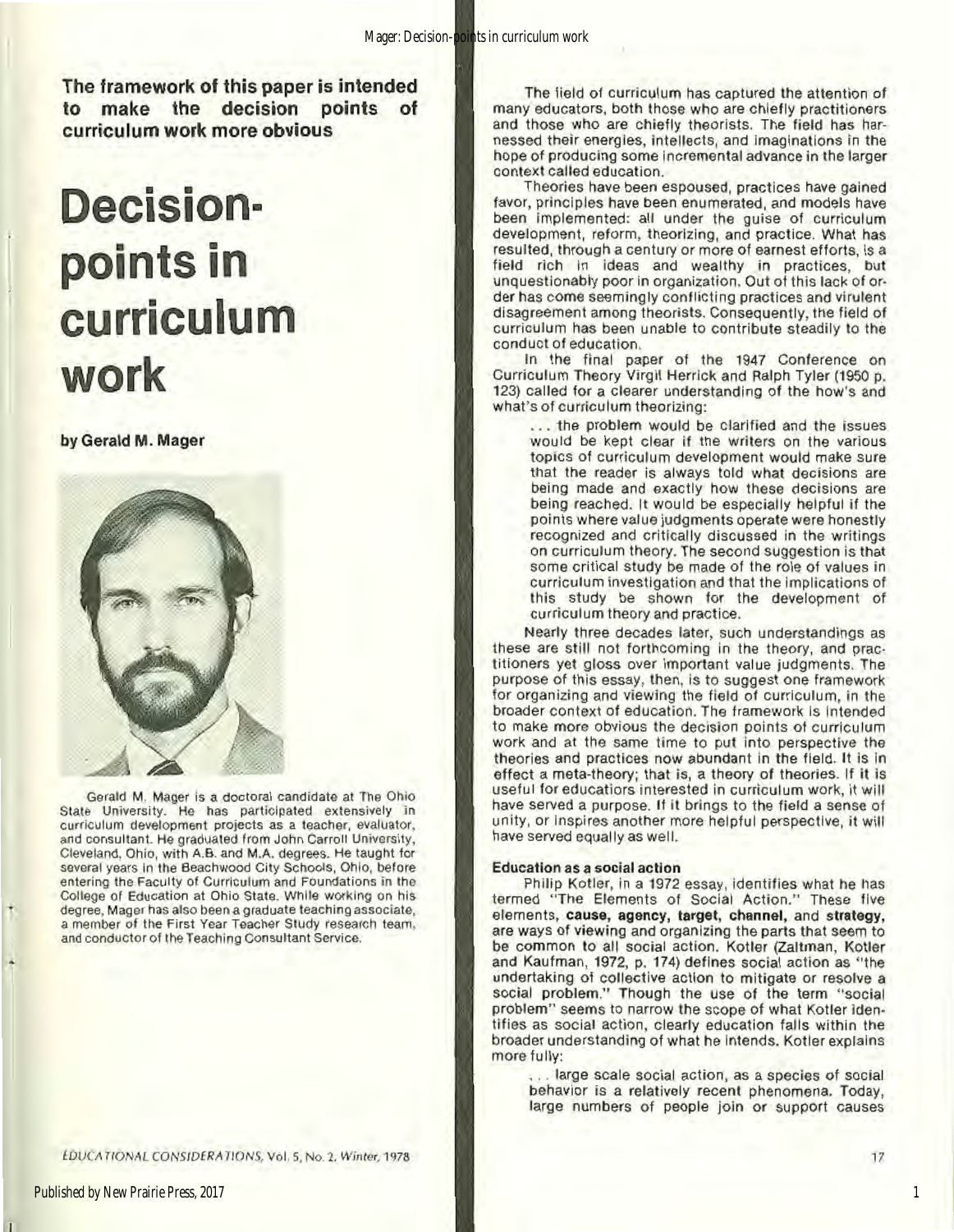aimed at improving some aspect of society. They raise money for medical causes, give time to the needy, protest social injustice, and even challenge the established social order. Socially concerned people are organized, aided and abetted by a growing number of professional social ac· tionists-lawyers, ministers, social workers, com· munity organizers, social-planners, teachers, radicals. (1972, p. 174)

Making the assumption that education is indeed a form of social action and interpreting it through Kotler's five elements establishes a framework through which the field of curriculum may be viewed in its greater context. Thus, a perspective is brought to education, curriculum theory, and practice that highlights the critical decision points facing educators.

Jn this essay, each of the five elements will be studied separately, as it applies to the social action called education. Though there may appear to emerge a chronology or sequence in which the elements "naturally" occur, closer examination will reveal that such an ordering is not real in education or curriculum. Further, it must be recognized that each of these elements has a vertical dimension ranging from the concrete to the ab· stract. This introduces yet another complication Into the problem at hand for an idea presented simultaneously on more than one level may appear to be two or more ideas, thus leading to confusion and even argument.

#### Education's causes

Kotler (1972, p. 174) defines cause as "a social objective or undertaking that change agents believe will provide some answer to a social problem." He distinguishes three types of causes Including helping causes, protest (or reform) causes, and revolutionary causes. For which of these three types of causes or goals education is undertaken Is not Immediately clear.

Much of the theory and many of the practices en· demic to education would seem to espouse helping causes: some educators seek to abrogate poverty by providing the poor with skills which will enable them to find employment; a particular teacher sets as her goal that a particular student learn how to more productively work in groups. In both cases the goals are of a helping nature. But examples of reform and revolutionary goals may also be identified. An English teacher has his students read and discuss One Flew Over the Cuckoo's Nest to interest them in the plight of peoples subject to institutional care. At one time, school systems across the nation taught about the "evils of communism" to build in the students strong defenses against any conspiratorial influences, and fostered student governments to give students prac· tice in functioning as citizens in a democracy: these actions endorse an anti-revolutionary goal.

Each of these kinds of causes represents a different perspective on the nature and purpose of education in American society. Equally important, in the words of



18 EDUCATIONAL CONSIDERATIONS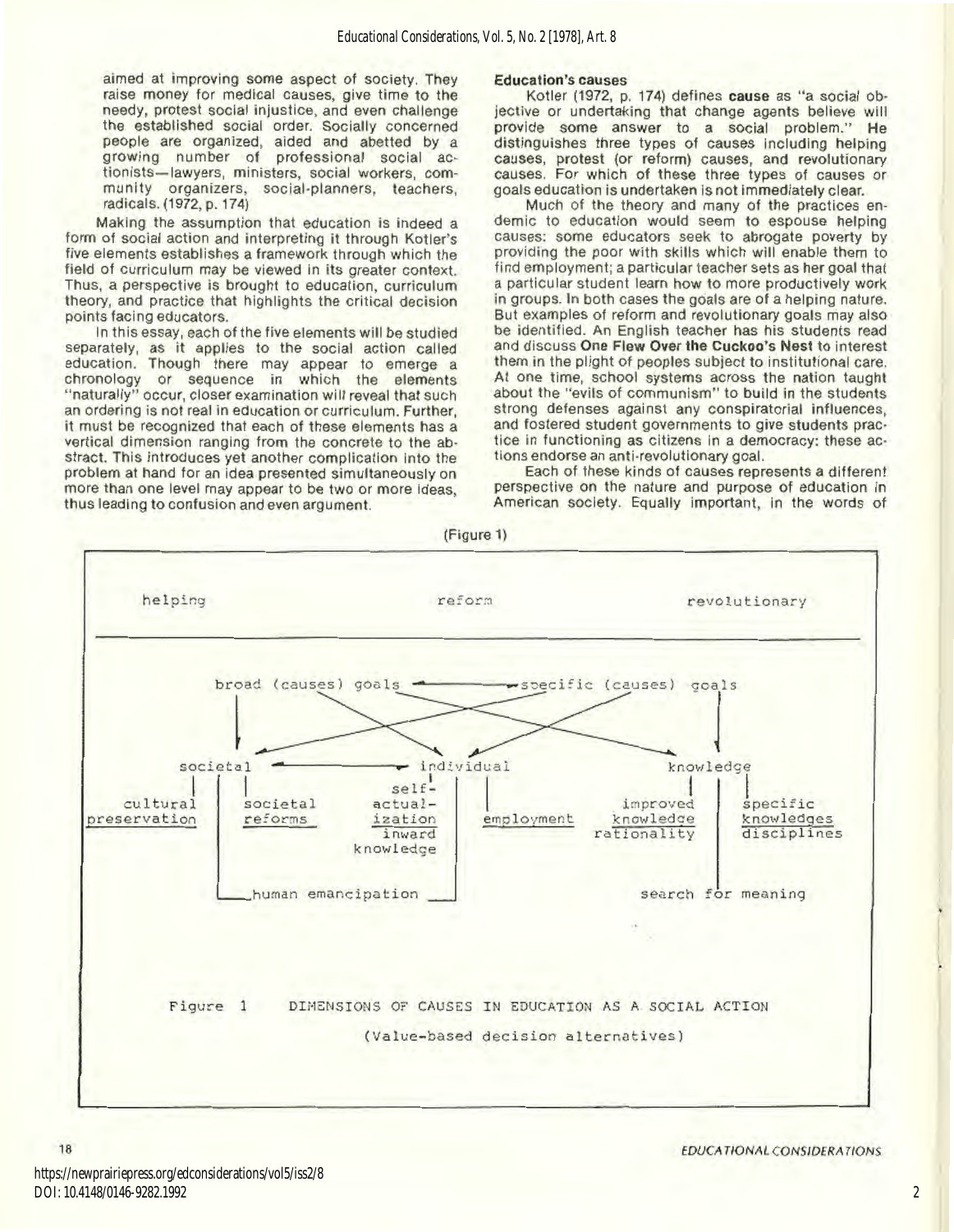Herrick and Tyler, these represent decision points based on value judgments-decisions which ought to be recognized as such. Glossing over such decisions, or tailing to realize that value·based decisions are being made confounds curriculum work. Theorists oppose each other on priorities of education, unable to see that their differences are grounded in essentially different causes for education; practitioners argue methods with the same myopia.

There are yet other dimensions on which various causes or goals of education may differ. Figure t represents some of these dimensions graphically. Causes for education which are found in both theory and practice, therefore, fall on a continuum from broad to specific. Herrick and Tyler (1950, pp. t2t-2) identify three foci tor these goals: society, the individual, and knowledge. Goals in any of these three arenas may, again, range from broad to specific.

William T. Harris, educational reformer in the last century, called education a process "by which the individual is elevated Into a species." (Pinar, 1975, p. 20) In doing so, he declares a value position which lies along the continuum of goals somewhat closer to the societal focus than that of the individual.

Saylor and Alexander (1974, p. 18) state that the central goal of schooling "and therefore of the curriculum and its planning, is the most complete development educationally feasible and socially acceptable of the self· directing, continuing learner." Their emphasis, therefore, lies chiefly with the individual.

Other theorists have emphasized the role of the disciplines; common practice in many schools has done the same. Further, those who favor the core curriculum look at knowledge somewhat differently. Gordon Vars (1969, p. 5) writing of core curriculum, lists two long-range goals of education in the United States: "to prepare citizens who can function effectively in a democratic society, and . . . to help each person become a fully functioning individual." Vars' broadly stated, bi-polar goals underscore the emphasis on functional knowledge. Even socalled goal·free or open-ended curricula lmplicity pursue identifiable goals.

What is important here is that each dimension of causes in education represents points at which valuebased decisions are made. To choose one cause is to not choose another. To act as if one cause, or set of causes, is preeminent, is to de-emphasize another. Curricular decisions, of course, must be made. But these decisions should be made with full knowledge of the greater context of alternatives. The Inevitable differences between and among theorists or practitioners should be seen as grounded in vatue·based decisions. The goal-setting aspect of curriculum work can then be held in perspective.

#### Agents in Education and Schooling

The social action element called agency is defined as "an organization whose primary mission is to advance a social cause." (Kotler, 1972, p. 174) Many agencies in American society can and do act as educational agents.

Vars, having identified the two long-range goals of education, states that within society, several Institutions share responsibility for pursuing the goals. Some of these agencies include the schools, industry and business, churches, government, and the family. There are also

WINTER 1978

•

agents such as students, teachers, administrators, par· ents, community groups, and specialists involved. In· creasingly shared responsibility among all of these agen· cies and agents is being recognized.

Lawrence Cremin (1976, p. 58) forcefully supports this point in arguing for an "ecological approach" to education: "The fact is that the public is educated by many institutions, some of them private and some of them public, and that public schools are only one among several important public institutions that educate the public." Thus, a value question is once again put before educators and more particularly curriculum workers: To what extent and for what causes should they direct their efforts? Theorists and practitioners face this Issue when confronted with proposals on such issues as sex education, moral education, and even career education. In all cases, the decision as to who or which institution Is to act as an educational agent, given a cause, is once again a value-based matter that should be recognized as such.

Once a decision has been made that the schools and school personnel will promote a cause, yet another decision must be made. Kotler divides change agents into leaders and supporters. In curriculum work, who shall act as leader and who shall support the effort? Regarding the possible choices for these roles, there is some disagreement in both theory and practice.

In 1961, William Alexander reported that elementary and secondary principals ranked the textbook as the resource most influencing the instructional program (Passow, 1962, p. 15). More recent surveys repeat this find· ing. Clearly textbook writers and publishers continue to function as "leaders" in curriculum development, but there are other approaches. Some of these cast local educators In the role of leader, as do Frymier and Hawn (1970, p. 3). Saylor and Alexander (1974, p. 42+ ), however, place the student in the leadership position, and the teacher, resource specialist, and community educator In supportive roles. Finally, in many areas, the parents are in· creasingly taking the initiative in curriculum change by defining, extending, and sometimes restricting the goals, materials and processes at work in the schools.

Thus, several dimensions of decision-making exist in any consideration of curriculum work. In curriculum development, theorizing and practice, these dimensions represent points at which decisions are made, thought· fully or unthinkingly. They are the points at which disagreements can occur and differences can be resolved. And they represent points at which, for whatever reasons, value choices are made.

#### Channels: The Educational **Event**

In discussing channels as an element in education as social action, Kotler (1972, p. 174) defines these as "ways in which influence and response can be transmitted be· tween change agents and change targets." As applied to education, channels are then the points at which the social action occurs: the educational event. One part of that event is the curriculum. Figure 2 places curriculum into an interactive relationship with three other parts of the educational event. School organization, the learning process, and the instructional process have all received wide attention in the literature. Each contains a complex of decisions for the change agent to consider.

In the consideration of curriculum as part of the educational event, and a part of the channels by which the agent works toward a cause, there are two central value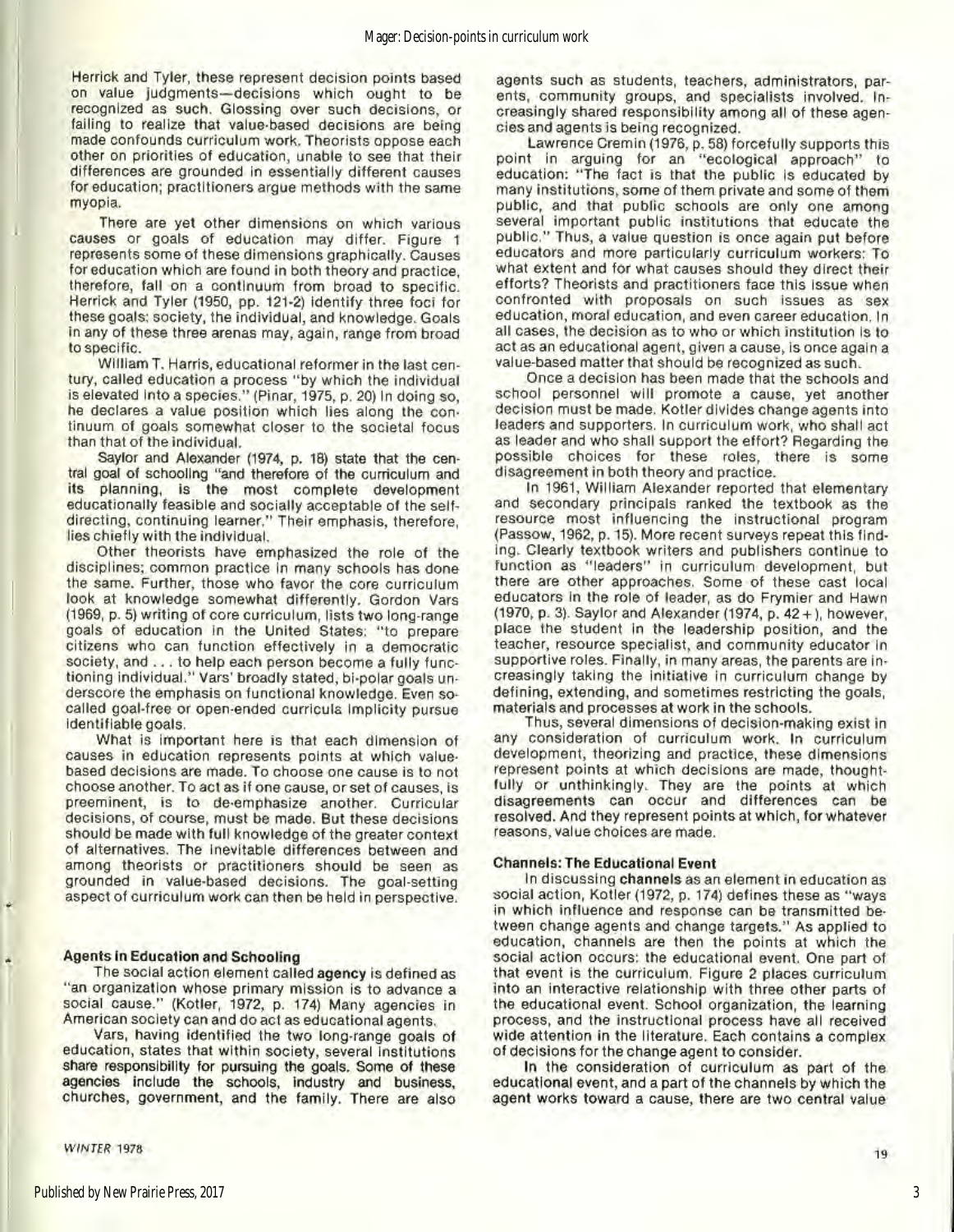questions which must be faced: How should the curriculum be developed, and what should the curriculum contain? Value-based answers to both these questions are found throughout the literature. Both theory and practice are replete with the efforts of curriculum workers to resolve these complex issues.

In an attempt to clarify the first, James Macdonald has suggested that there have been three distinguishable approaches to how curriculum is developed, i.e., to curriculum theory (Pinar, 1975, pp. 5-6). The first approach Is followed by those predominantly concerned with developing curricular theory explicitly to guide practice, and thus curriculum workers following this approach might be called "utilitarians." A second approach Is based on the idea that activity involving curriculum can be studied in terms of variables and the relationships among them. This "scientific" approach to curriculum theorizing has been less widely used. Individuals thinking and working in this tradition might be called "scientists." The third approach identified by Macdonald is characterized by Pinar as a basic reconceptualization of the field of curriculum theory. Macdonald described these efforts in this way:

... look upon the task of theorizing as a creative in· tellectual task which ... should be neither used as a basis for prescription or as an empirically testable set of principles and relationships. The purpose ... is to develop and criticize conceptual schema in the hope that new ways of talking about curriculum, which may in the future be far more fruitful than present orientations, will be forthcoming. (Pinar, 1975, p. 6)

These three theory realms seem to encompass the vast majority of curriculum theory efforts. In addition to providing answers to the question of how curriculum should be developed, they provide helpful guides in making order out of a wide range of practical curriculum development operations as well.

The other persistant value question, What should the curriculum contain? is not so easily addressed. The value preferences undergirding curriculum decisions are very complex and often difficult to discern. Just a sampling of the alternatives evidences this point.

John Dewey (1938. 1973, p. 89) theorized that education (and hence, the curriculum) should be based on experience-the actual life experience of the individual student. In contrast, much of the science curriculum work of the 1960's took as its starting point the nature of the discipline: its structure and processes. A very different curriculum resulted. Arthur Lewis and Alice Miel present a classification of conceptions of the curriculum which has two major categories: curriculum as something intended, and curriculum as something actualized. Examples within each range from the course of study in the first category to the learner's actual experience in the second (SayJor and Alexander, 1974, p. 3). Curriculum designs that would fall into one of these categories would, once again, reflect the values of the curriculum worker.

From a very different perspective, George Beauchamp calls for the curriculum to be a written document, thus rejecting the notion that the curriculum should be considered to contain the educational ex· periences of a youth at school (Saylor and Alexander, 1974, p. 4). B.O. Smith questioned whether the curriculum should reflect the wisdom of the past, or make a leap into the unknown future world (Herrick and Tyler, 1950, pp. 7·11).

Obviously then, what the curriculum should be like is a question with a multitude of answers. What is important in this context, however, is the awareness of the breadth and complexity of the decisions made in curriculum work. This is significant because, just as with the elements of cause and agent, the element of channels represent a focus of value-based decisions.

#### Targets of Education

Kotler (1972, p. 174) defines the target as "individuals, groups, or institutions designated as the targets of change efforts." There are essentially four levels of both intermediate and ultimate targets: individuals, groups or classes, institutions, and society as a whole.

The literature provides many examples of each type of target group. Target can be closely related to cause, for many goals of education are explicit in naming those toward whom they are directed. One example might be a vocational training curriculum which has as its target in· dividuals who do not possess the skills necessary to get the job they desire. Other groups or classes in society have likewise been the targets of curricula: the ''disad· vantaged" child, the "exceptional" child, the emerging adolescent, the college bound, the retired person, the per· son retraining for a new job. Curricula have also targeted Institutions in society. Governmental bodies, industries, businesses, and religious bodies have been the targets of educational social action. Choosing among these various targets is definitely a value-based decision. Kotler also describes targets as being either intermediate or ultimate. Reflection on this distinction raises yet another set of value questions. For example, is the individual, or is the society as a whole the ultimate target of educational causes? This question, as the others raised in this essay, is not easily answered.

Clearly, a question of ethics is raised in "targeting" any individual or group for a cause. This is not to say that education and curriculum work should cease. It is to say, however, that the planned workings of one group of people on another should raise serious concern about the nature of those workings and their eventual results. This concern leads directly to a discussion of strategy, the final element of social action.

#### Strategy: A Critical Decision

The discussion of the element strategy was In· tentionally held until last as its Importance comes from the context of the elements discussed earlier. Kotler (1972, p. 174) defines strategy as "the basic mode of in· fluence adopted by the change agent to affect the change target." He continues with a definition and description of three major types of strategies (Kotler, 1972, pp. 183-4):

A power strategy is one that attempts to produce behavioral compliance or cooperation In the change target through the use of agent-controlled sanctions.

A persuasion strategy Is one that attempts to induce the desired behavior in the change target through identifying the social object with the change agent's existing beliefs or values.

A reeducative strategy is one that attempts to induce the desired behavior in the change target through the internalization of new beliefs or values.